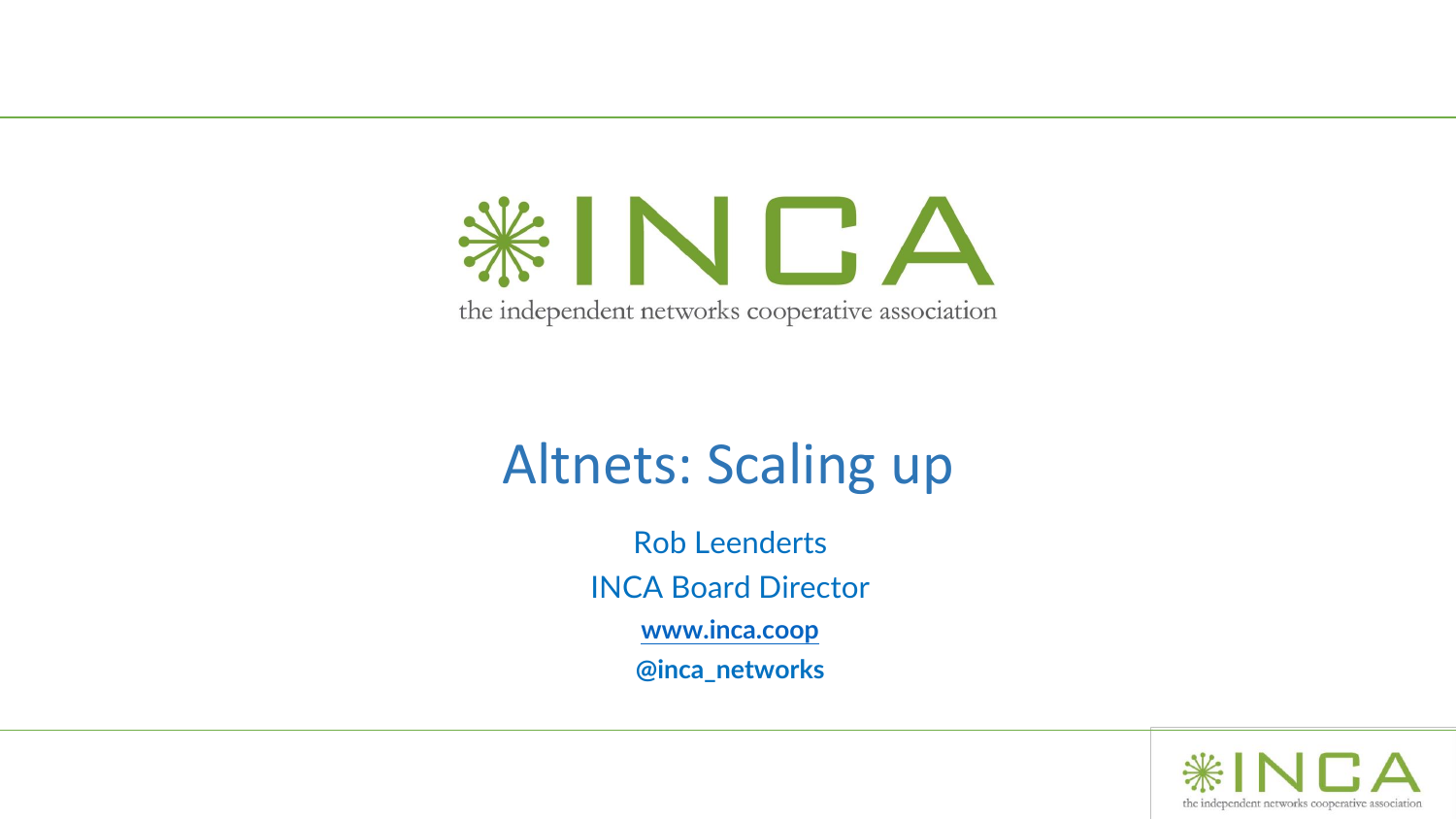## INCA: Into Our 2nd Decade

• Independent Networks Cooperative Association



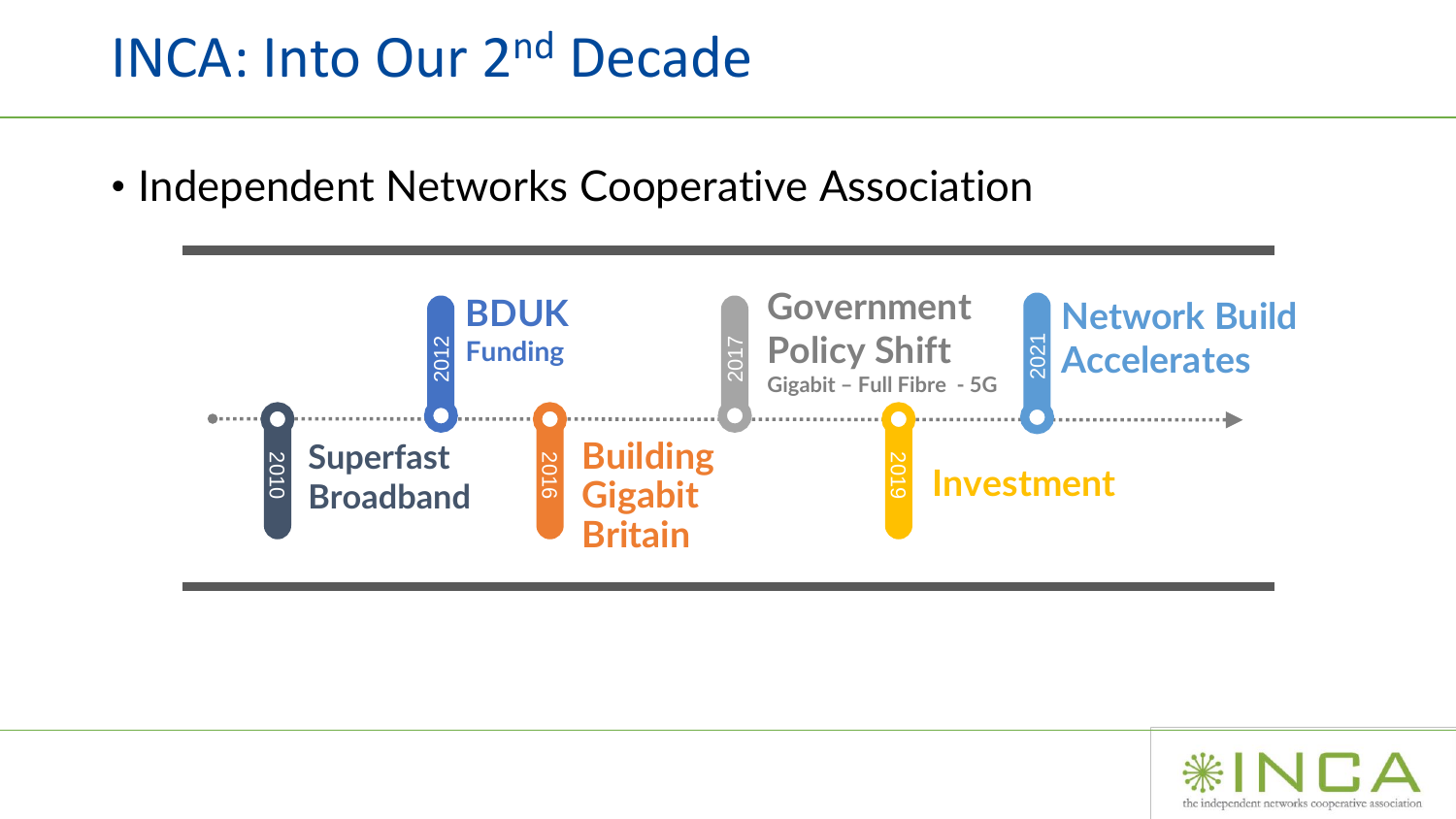# **A Fast Growing Membership**



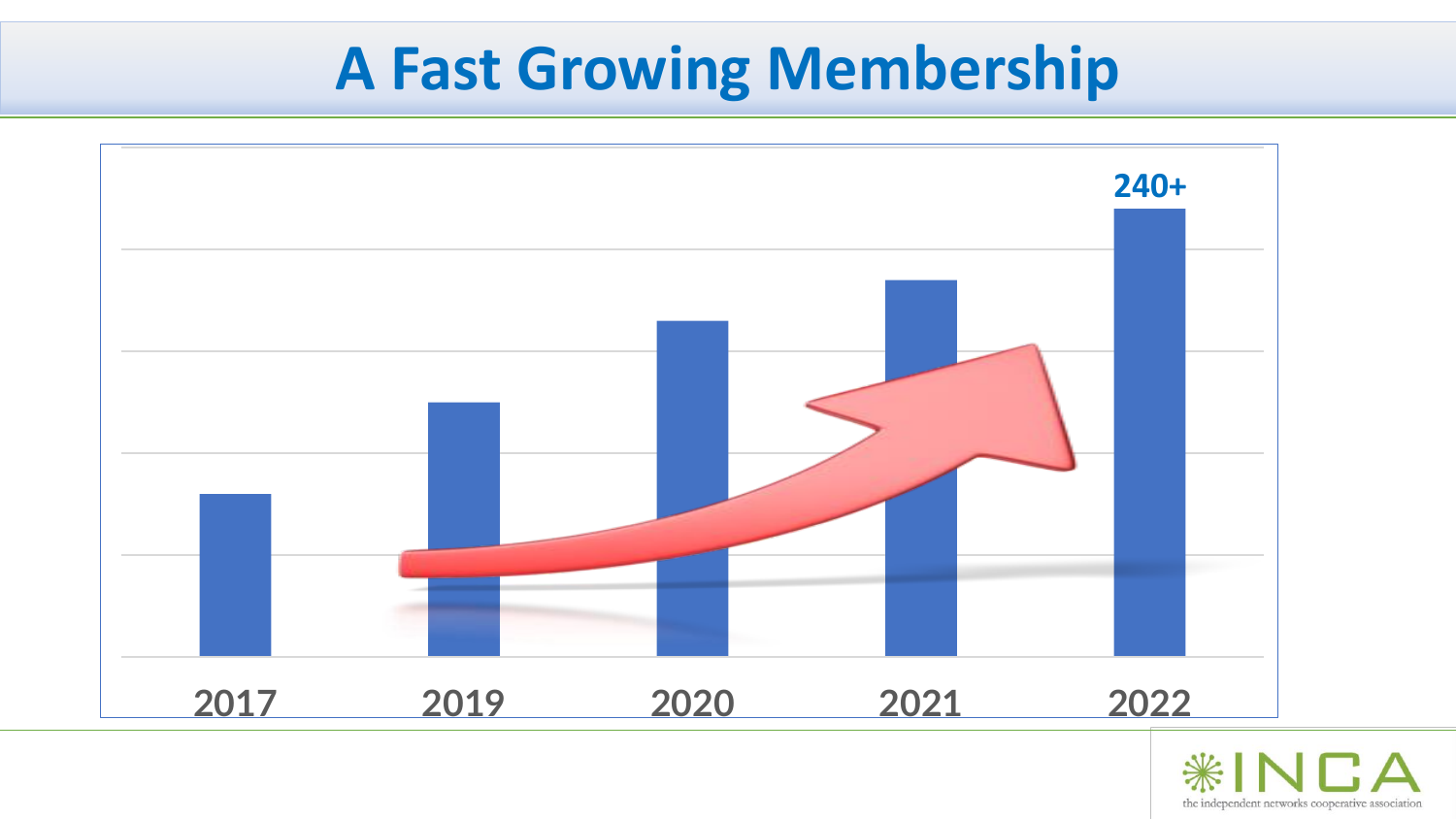# **Networking & Learning 2022**

 $\left( \mathbf{v}\right)$ 

#### **Telecoms Security Legislation**

New legislation creates a serious compliance burden for operators of all sizes. This webinar explains the issues for fibre operators

#### **One Touch Switching**

The new 'gaining provider-led' approach to customer switching mandated by Ofcom. This webinar looks at the latest state of play with OTS both in governance and operational development

### **Technical & Operations Conference**

In this conference, we discuss the importance of the right tools for network design and operations, look at the latest developments in the build process, developments in switching and wholesale

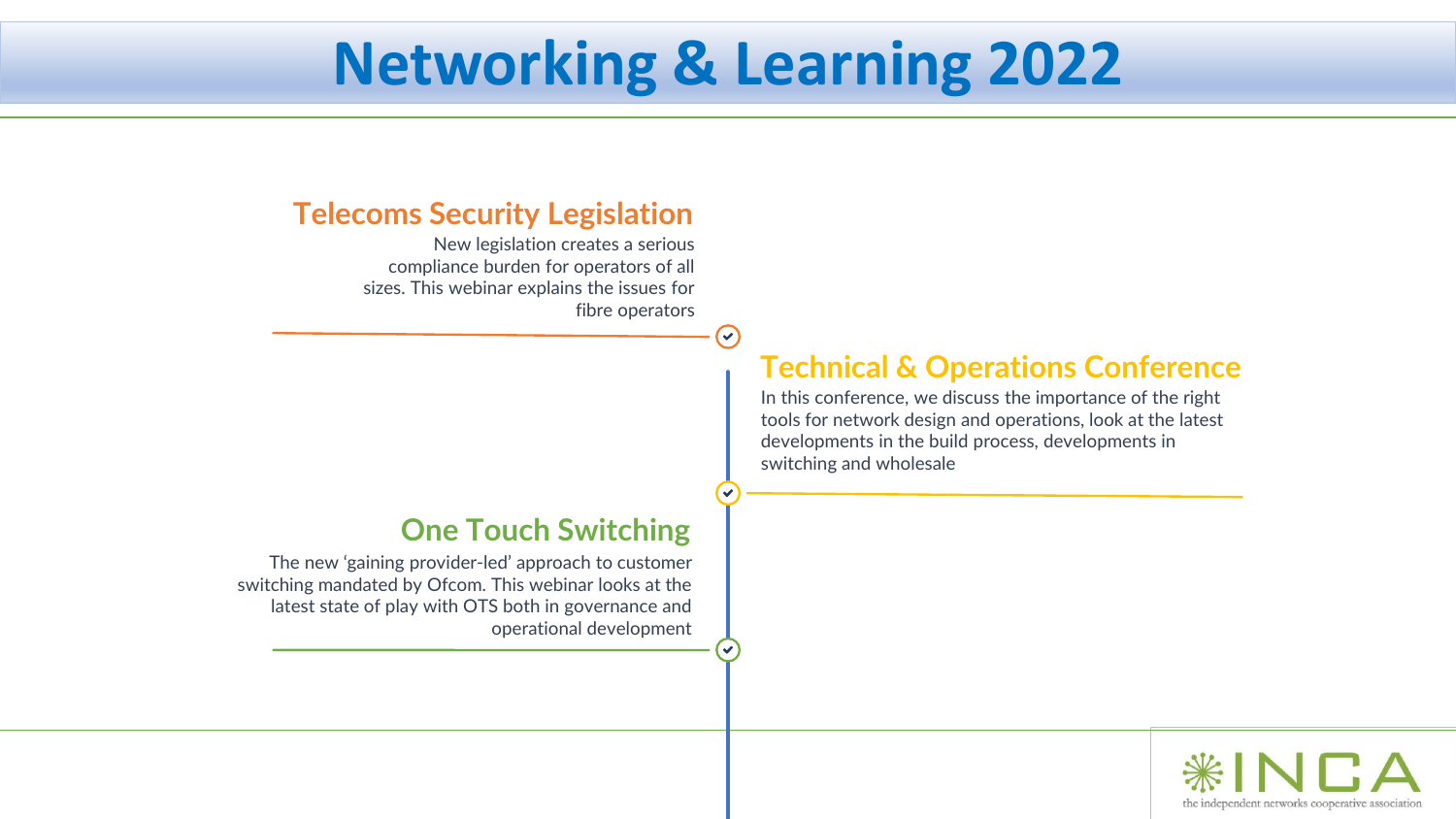#### **Investment in Digital Infrastructure**

Bringing together investment managers and senior figures from the altnets this webinar will discuss current levels of investment and prospects for consolidation

#### INCA Conference & Awards

Our flagship event of 2022 A St George's Hall, Liverpool 16th & 17th November

#### Altnet Growth & Development

This event will discuss INCA's new policy report surveying developments in the sector and how government and regulator can best support competitive digital infrastructure investment

### **#ScalingUp - INCA Conference 2022**

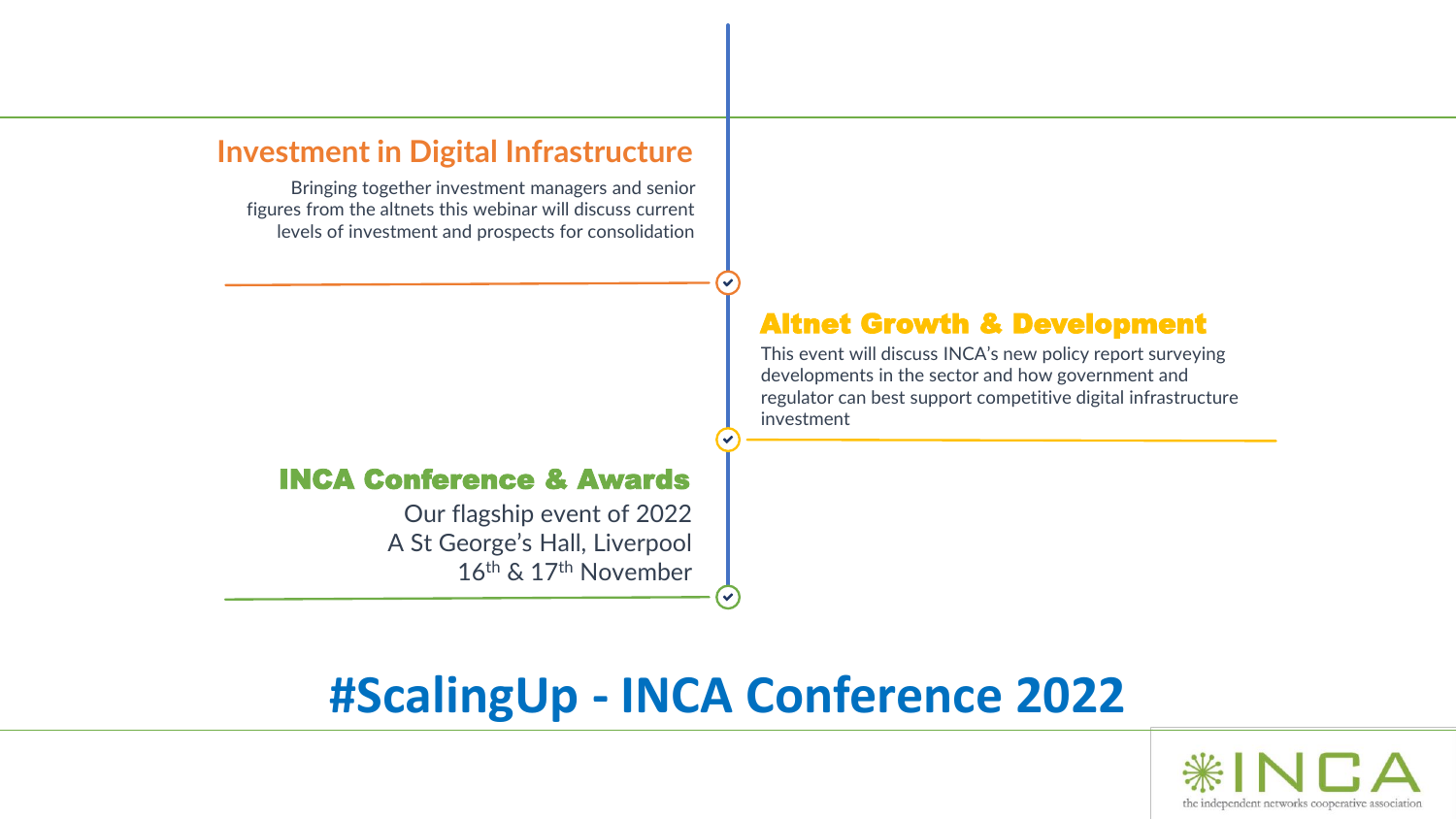# **Interest Groups & Projects**



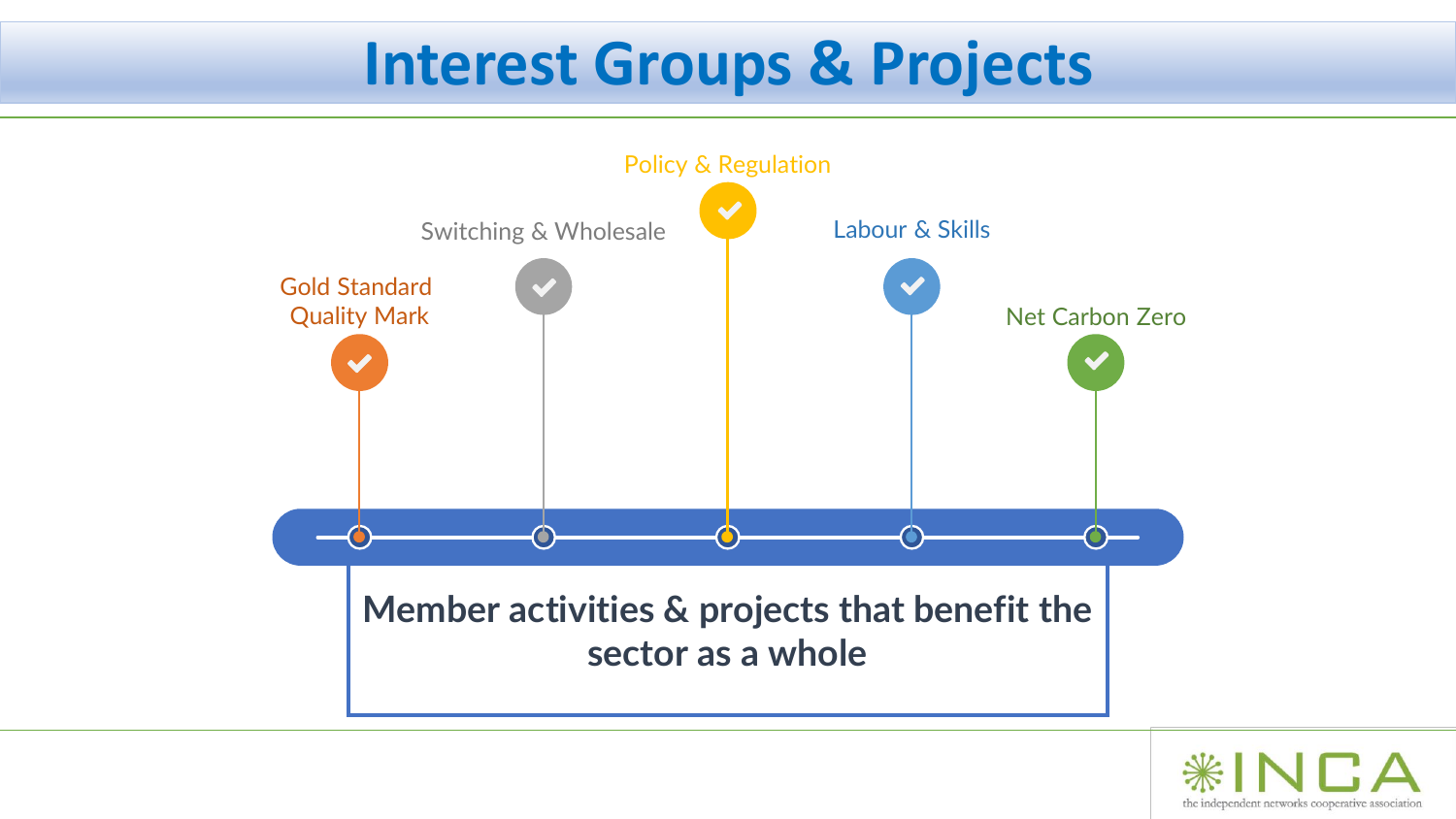## INCA Point Topic Metrics Report 2022

Released 13th June, 2022:

Metrics for the UK Independent Sector

- 5<sup>th</sup> year of market survey for INCA by Point Topic
- Surveys INCA Members, network build and investment
- Record response rate more organisations responded than ever before
- Cross-ref with entire sector, market
- All operators submit network size and build-plans to Ofcom "Connected Nations" report

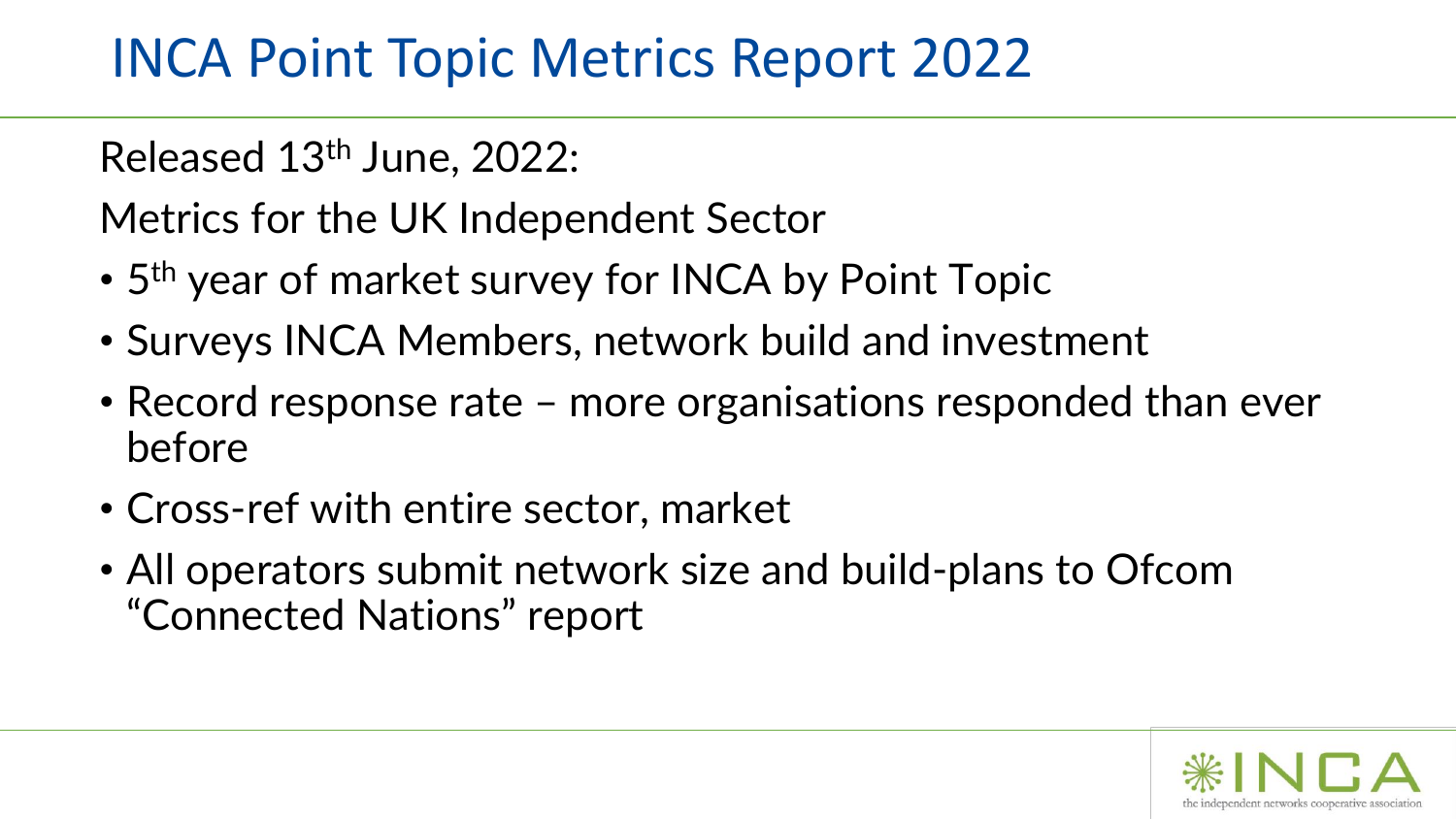# INCA Key Metrics from Point Topic Report

- Increase of 111% year on year
- 5.5m premises passed with FTTP
	- Expected 11.6m by end 2022
- 1.03m premises connected
	- Expected 1.4m by end 2022
- Massive growth in the next 3 years
- Doubling build to 11.6m
- 7-fold increase in connections
- Wholesale will play a key part in increasing take up and choice



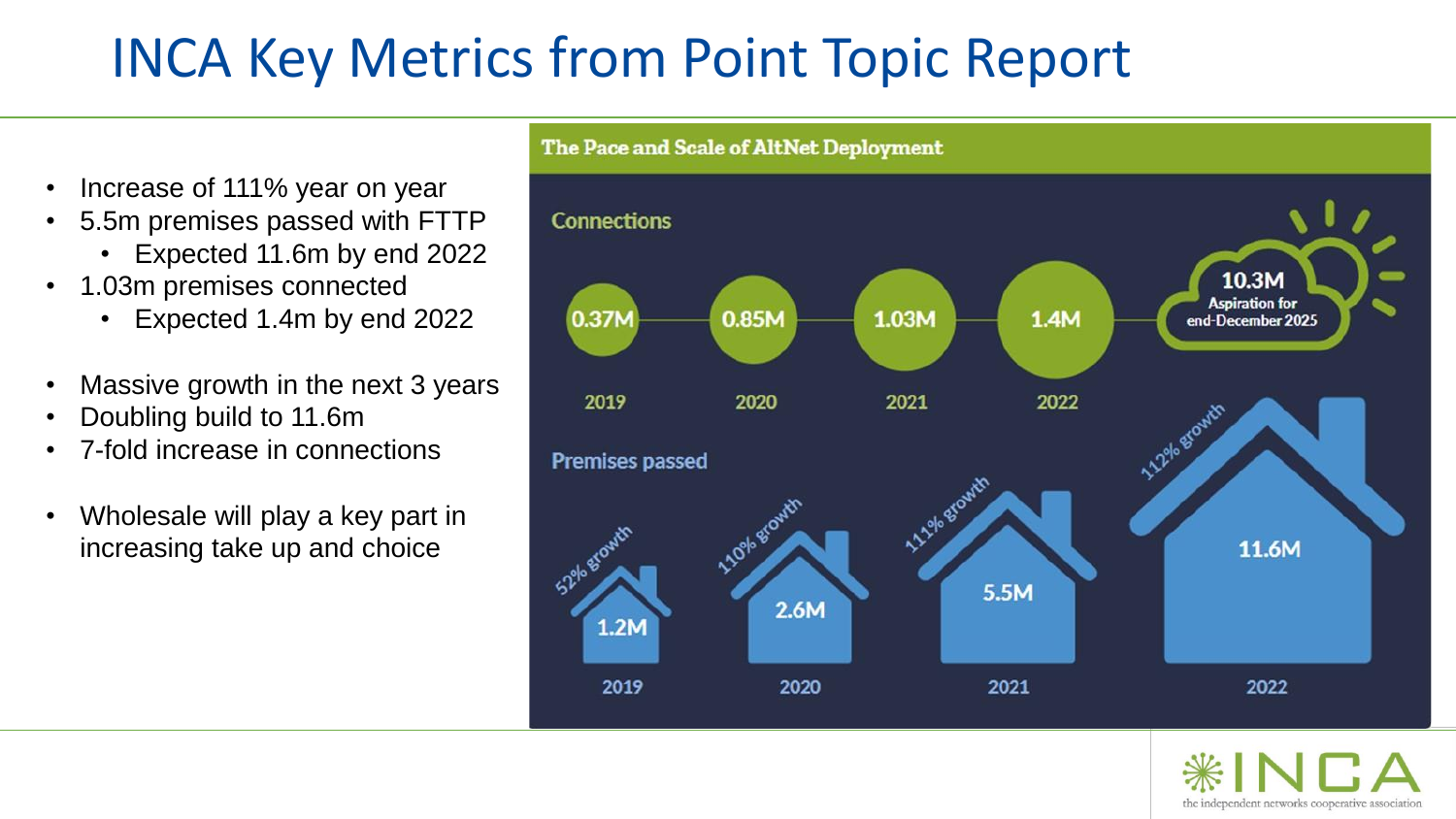# INCA Key Metrics from Point Topic Report



\* PLUS…. Recent June announcement by Cityfibre of £4.9bn debt package to reach 8m premises

AltNets and government funding expected to reach £36.7 billion.

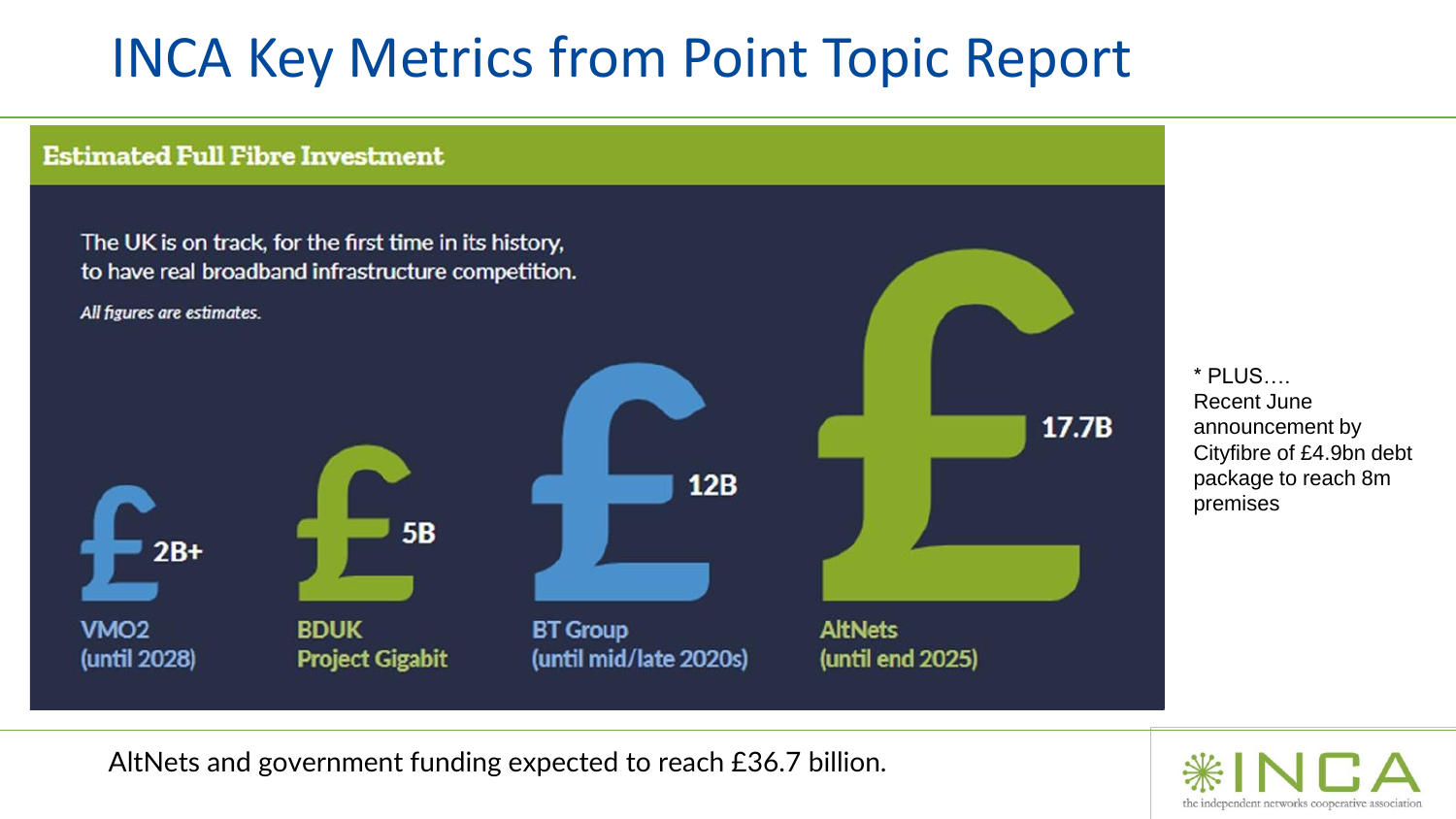## Top Concerns

The report also ranks industry concerns, reflecting industry responses to the survey issued alongside report development (c.20 independent network operators responded):

- 1. Planning and street works delays and/or costs
- **2. Project Gigabit procurements and threat of overbuild of your commercial networks**
- 3. Delivery times for services from Openreach or other operators (e.g. EAD circuits, PIA)
- 3. **BDUK's pause on community-led ISPs Gigabit Vouchers affecting current and future deployments**
- 3. Getting wayleaves
- 6. Access to skills and labour
- **7. Openreach's Equinox scheme resulting in overbuild within your current build plans**
- Access to cost-effective backhaul services
- 9. Proposed price list increase on PIA products
- **9. Project Gigabit procurements and the tendering process**

**Those in bold are new entries for 2022**

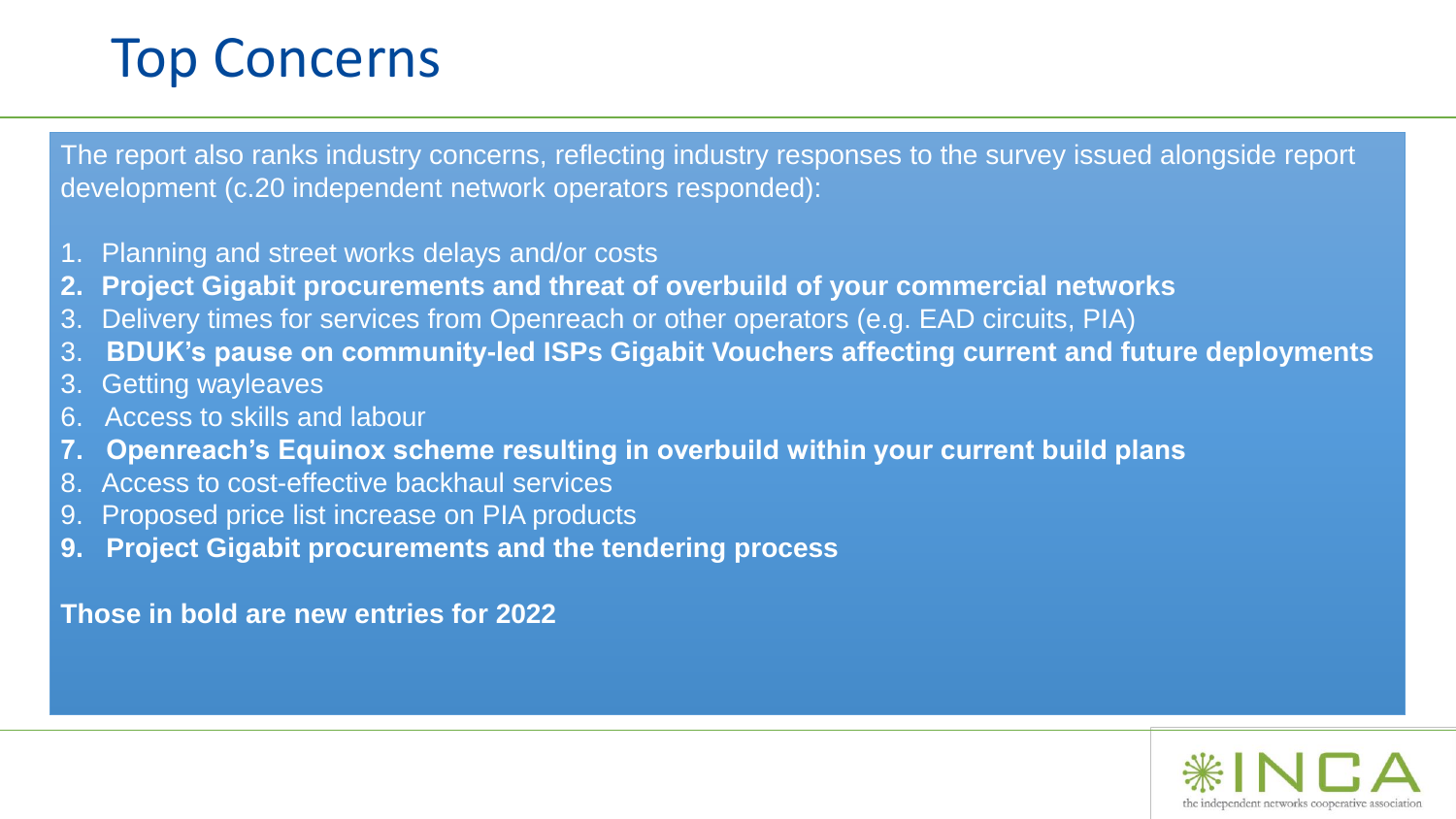# Turning Investment into Fibre

- London coverage expanding
- Significant build in North West
- Continued expansion in almost all towns and cities in the Midlands
- Plenty of activity in the South West
- But…rural areas continue to suffer
- Large gaps in North, Scotland and Wales

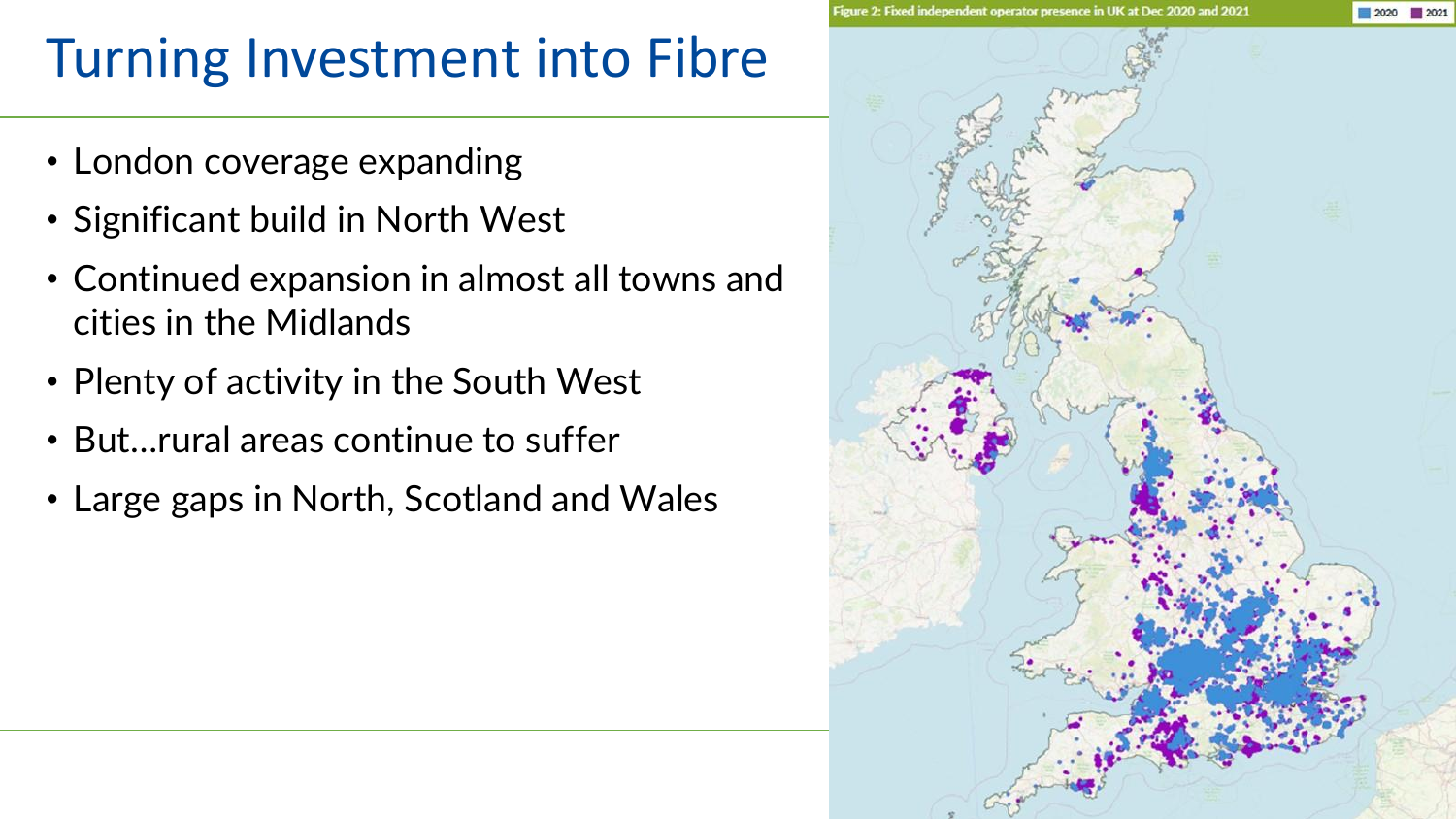# INCA Labour, Skills & Training webinar (16th June)

### **Strategic Resource Planning across the Sector:**

Under the three key themes of Recruitment and Retention; Diversity; and Training and Upskilling

### **Subjects include:**

- Creating a workforce pipeline
- Identify the true labour needs for our sector across the various roles
- How to attract and retain a diverse workforce
- What skills are needed now, in the short term, and in longer term

Get in touch to learn more

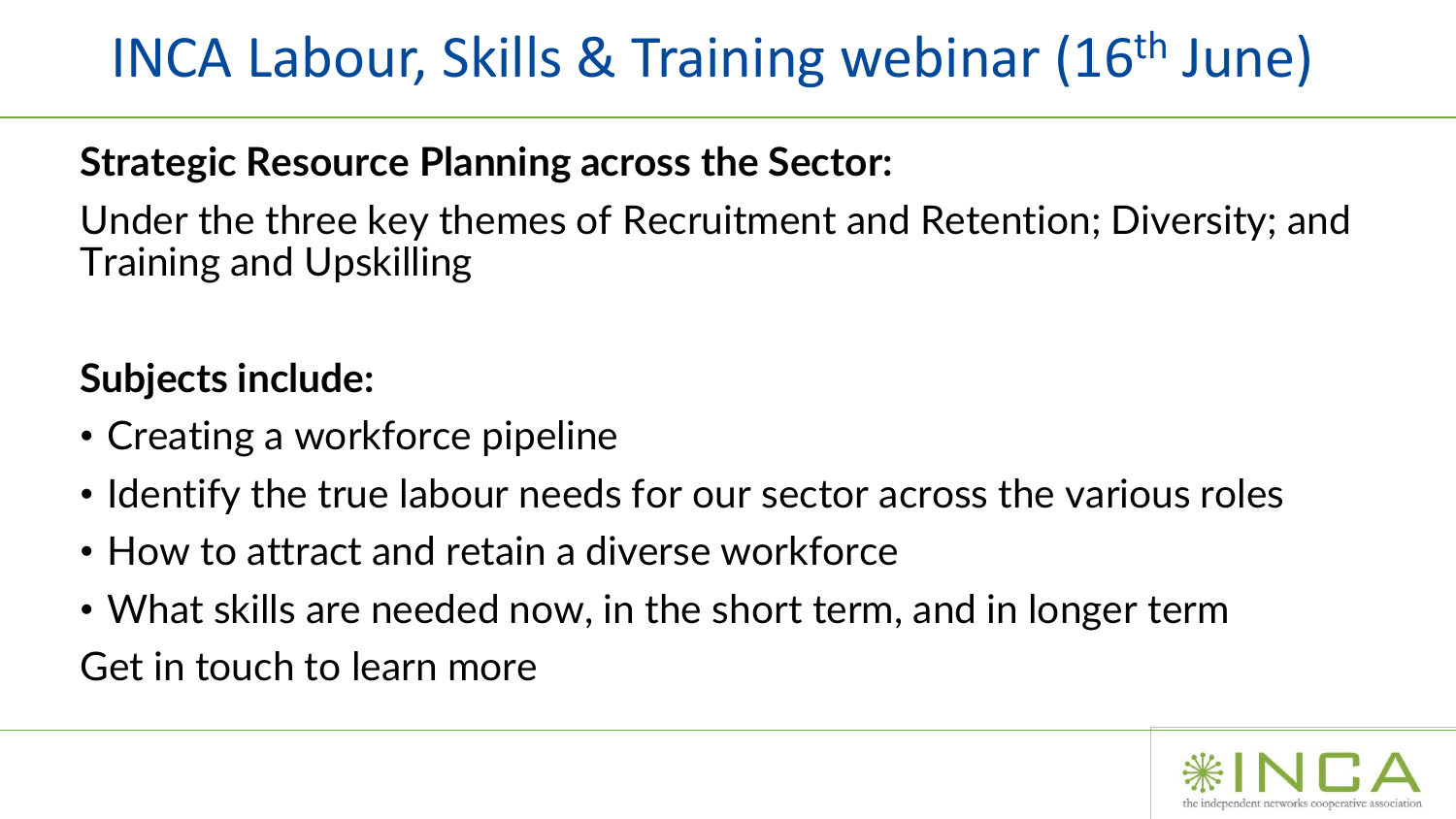## INCA Conference & Awards – See you there  $\heartsuit$

### **Our flagship event of 2022: The INCA Conference & Awards Dinner**

At St George's Hall, Liverpool, 16th & 17th November

- Tech Showcase
- Investor & Operator workshops
- Switching, Wholesale
- Net Zero Carbon
- Project Gigabit
- Policy & Regulatory Issues
- <https://www.inca.coop/events>